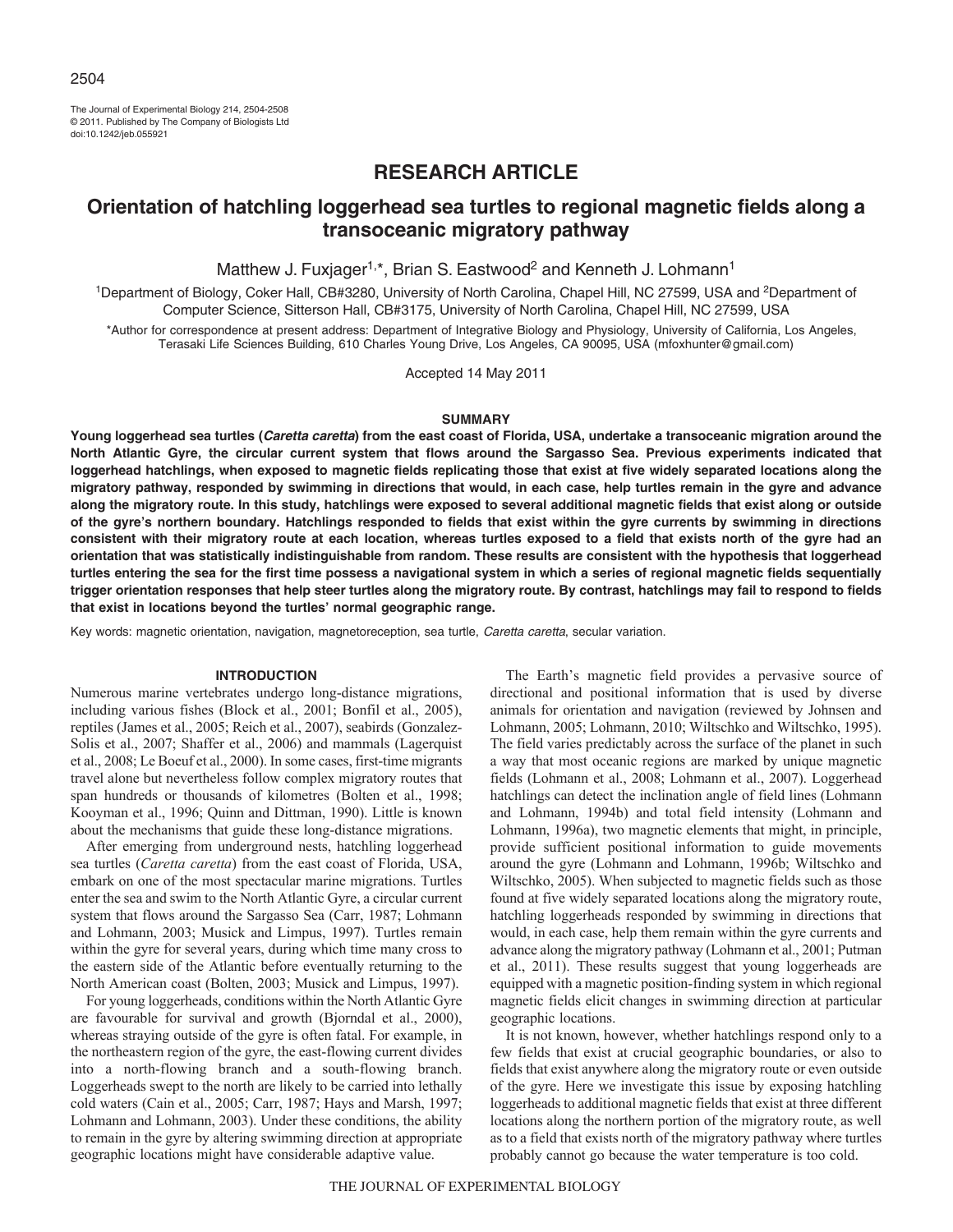## **MATERIALS AND METHODS Animals**

Hatchling loggerheads, *Caretta caretta* (Linnaeus 1758), were collected from nests deposited along an 8km stretch of coastline in Melbourne Beach, Florida, USA. We recorded the date each nest was deposited and then monitored the time to emergence for nests in the same area, allowing us to accurately predict when hatchlings from a given nest would emerge. In the late afternoon, a few hours before the turtles would otherwise have emerged naturally, we gently dug into the sand with our hands and removed 15–20 hatchlings. Turtles were immediately placed into a lightproof, Styrofoam<sup>TM</sup> container and transported to a nearby laboratory. Hatchlings were maintained in complete darkness until testing.

# **Orientation arena and tracking system**

Turtles were tested in a circular orientation arena (91.4cm diameter) that was filled with water to a depth of approximately 40cm (Fig.1). Water temperature during trials ranged from 26.0 to 28.0°C.

In each trial, a hatchling was placed into a nylon–lycra harness that encircled its carapace but did not impede swimming (Salmon and Wyneken, 1987). A monofilament line 10.2cm in length connected the harness to a tracker arm, which measured 25.4cm from its tip to the centre of the arena. The tracker arm could rotate 360deg in the horizontal plane so that turtles could swim in any direction without touching either the edge of the arena or the central post. The arm was attached to a digital encoder encased inside a plastic post mounted in the centre of the tank. The digital encoder was wired to a computer in a nearby room so that the orientation of each turtle could be monitored. To ensure that no light entered the orientation arena during a trial, we covered the tank before each trial with a plywood lid (1.9cm thick) and then four layers of black plastic sheeting.

#### **Magnetic coil system**

The orientation arena was surrounded by a computer-controlled magnetic coil system capable of generating uniform, Earth-strength magnetic fields (Fig.1). The system consisted of two coils arranged orthogonally, each designed in accordance with the four-square design of Merritt and colleagues (Merritt et al., 1983). The first coil measured 2.41m on a side and was aligned along the north–south axis so that it could be used to control the horizontal component of the magnetic field. The second coil, constructed around the first, measured 2.57m on a side and controlled the vertical component of the field. The current to the two coils was controlled by computer software, which enabled us to replicate the magnetic field existing at any location in the Atlantic

Ocean. To avoid field distortions from buildings or electrical wiring, the coil was located outdoors more than 15m from the building in which the data-acquisition computer was housed.

During experiments, turtles were restricted to an area in the centre of the coil defined by a horizontal circle of radius 30cm and a vertical area of about 5cm. In this region, calculated (Kirschvink, 1992) and measured deviations from perfect field uniformity were less than 0.3%.

#### **Magnetic field parameters**

Turtles were tested in four different magnetic fields that approximate those at different locations in the Atlantic: (1) the mid-Atlantic along the northern gyre currents  $(40.0\text{°N}, 45.0\text{°W})$ ; (2) near the northeastern boundary of the gyre (44.5°N, 20.0°W); (3) off the southern coast of Portugal (39.6°N, 14.0°W), an area that is unique because the magnetic field that exists there also exists elsewhere in the Atlantic (Lohmann and Lohmann, 1996b); and (4) north of the gyre currents (52.0°N, 40.0°W), an area with temperatures too cold for loggerheads (Witt et al., 2010).

The parameters for each field were based on estimates provided by the International Geomagnetic Reference Field (IGRF) model, version 2005, for July 2006, the month when most of the data were collected. The fields produced by the coil system replicated the IGRF estimates to within 0.1 deg of inclination and  $0.1 \mu T$  of intensity, based on five independent measurements in each field with a triaxial fluxgate magnetometer (Applied Physics Systems, Model 520). Field parameters were as follows: (1) mid-Atlantic location: inclination 59.5 deg, intensity  $46.7 \mu$ T; (2) northeastern gyre: inclination 60.2 deg, intensity  $46.2 \mu T$ ; (3) south Portugal location: inclination 54.4°, intensity 44.0 $\mu$ T; (4) north of gyre: inclination 69.0 deg, intensity  $51.1 \,\mu$ T.

#### **Testing procedure**

All experiments were conducted between late June and early August 2006. Trials were carried out between 20:30 and 02:00h, the time when most loggerhead hatchlings emerge from their nests and enter the sea (Witherington et al., 1990).

Prior to each trial, the magnetic coils were turned off and a lightemitting diode (LED) with a peak wavelength of 550nm was illuminated on the tank's east side. A hatchling was placed in the harness and released into the water. Healthy hatchlings swim vigorously towards light after emerging from their nest; thus, the hatchling's swimming response verified that the animal was behaviourally competent (Lohmann and Lohmann, 1994a; Salmon and Wyneken, 1987). Those few turtles that failed to swim toward



Fig. 1. Schematic of the experimental apparatus, including the orientation arena, magnetic coil structure and data-acquisition system. Turtles were tethered to a rotatable tracker arm attached to a digital encoder, which relayed the direction of swimming to a computer in a nearby building. The arena was enclosed by a magnetic coil capable of replicating magnetic fields found at different locations along the turtles' migratory route. Modified from Lohmann and Lohmann (Lohmann and Lohmann, 2003).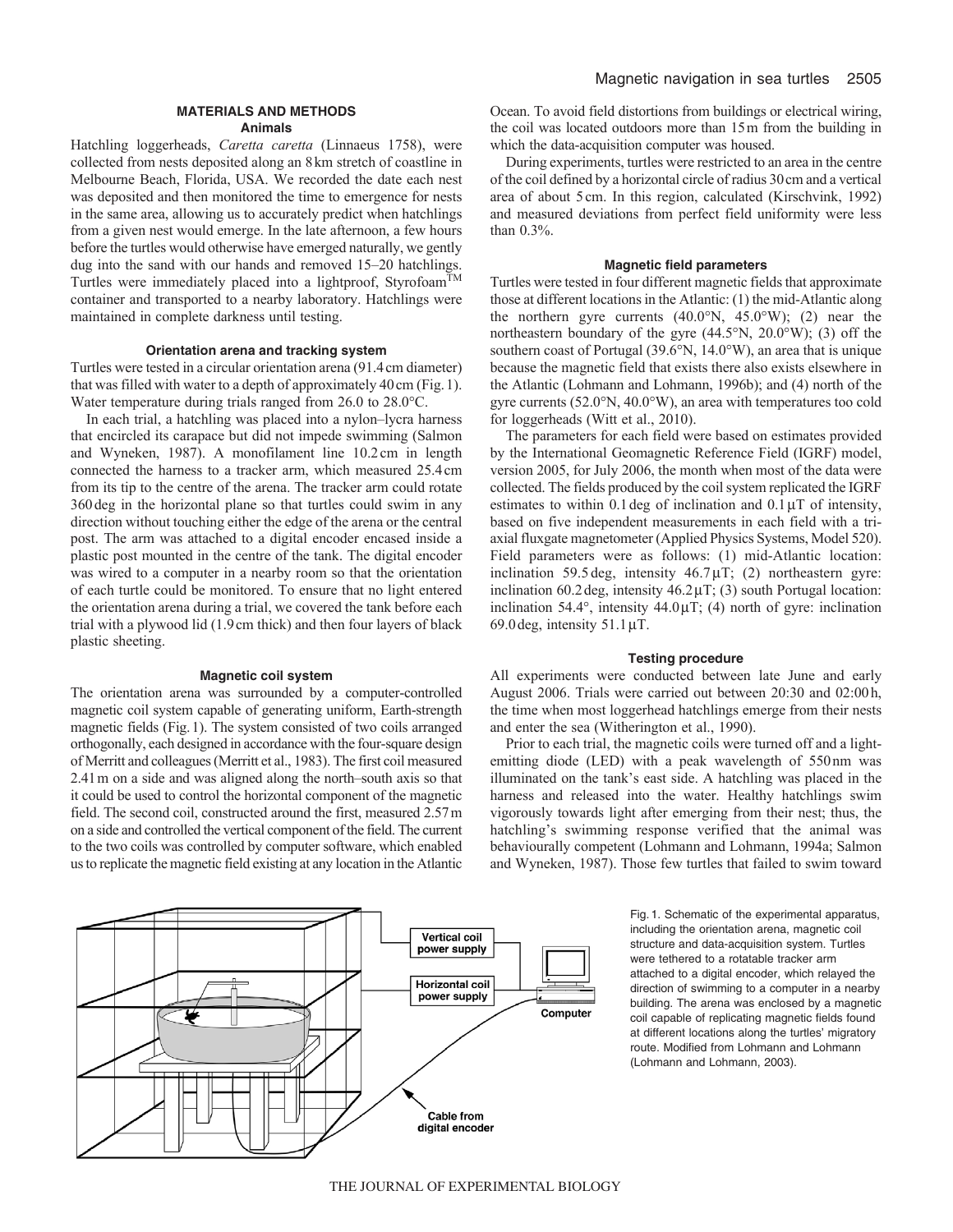# 2506 M. J. Fuxjager, B. S. Eastwood and K. J. Lohmann

the LED (less than 5%) were replaced with other individuals prior to the start of the trial.

Each turtle was permitted to swim toward the light in the local field for 10min. The light was then turned off and the magnetic coils were simultaneously turned on so that each hatchling was exposed to one of the four different magnetic fields. Turtles were then given 3min to acclimate in the new field, after which the computer recorded each hatchling's heading once every 10s for the next 5min.

Each hatchling was tested a single time in one of the four fields. Hatchlings drawn from at least nine different nests were tested in each field, and no more than three turtles from the same nest were tested in any given field. Hatchlings were released on the beach after each night's testing was completed.

## **Data analysis and statistics**

A mean heading for each turtle was calculated using all data points recorded during its 5min trial period. Rayleigh tests were used to determine whether groups of hatchlings tested in each field were significantly oriented (Batschelet, 1981). The distributions in the four fields were compared using the Mardia–Watson–Wheeler test (Batschelet, 1981; Zar, 1999).

## **RESULTS**

Hatchlings exposed to a magnetic field that exists within the gyre currents near the middle of the Atlantic (Fig.2) were significantly oriented toward the east (mean angle=70.8 deg, Rayleigh test,  $r=0.33$ ,  $N=30$ ,  $P=0.036$ ). Turtles exposed to a field like one that exists near the gyre's northeastern boundary were also significantly oriented, but in a southerly direction (mean angle=164.7 deg,  $r=0.40$ ,  $N=56$ , *P*<0.001). Turtles exposed to a field that exists offshore near southern Portugal were significantly oriented approximately toward the southwest (mean angle=242.0 deg,  $r=0.36$ ,  $N=27$ ,  $P=0.028$ ). In contrast, the orientation of turtles exposed to a field that exists north of the gyre was statistically indistinguishable from random (mean angle=121.0 deg,  $r=0.16$ ,  $N=27$ ,  $P=0.51$ ). The Mardia–Watson– Wheeler test indicated that significant differences existed among the four distributions ( $W=21.72$ ,  $P<0.01$ ). Thus, the results indicate that loggerhead turtles can distinguish among magnetic fields that exist in these different locations.

#### **DISCUSSION**

Hatchling loggerhead turtles oriented east-northeast when exposed to a magnetic field replicating one that exists in the Gulf Stream



Fig. 2. Diagram of hatchling orientation responses to magnetic fields that exist at different locations (indicated by circled dots) in the North Atlantic Ocean. The arrows on the map represent the main gyre currents. In the orientation diagrams, each dot represents the mean heading of a single hatchling. The arrow indicates the mean direction of turtles in the group, with the length of the arrow proportional to the magnitude of the mean vector  $r$  (the radius of the circle corresponds to  $r=1$ ). The shaded sector inside the circle indicates the 95% confidence interval for distributions that were significantly oriented. Data are plotted relative to magnetic north. Hatchlings subjected to a field that exists near the middle of the Atlantic and within the east-flowing gyre currents were significantly oriented  $(r=0.33,$  $N=30$ ,  $P=0.036$ , Rayleigh test), with a mean heading of 70.8 deg. Hatchlings exposed to a field that exists north of the gyre had orientation that was statistically indistinguishable from random ( $r=0.16$ ,  $N=27$ ,  $P=0.51$ ). Hatchlings exposed to a field that exists at the gyre's northeast boundary were significantly oriented  $(r=0.40, N=54, P<0.001)$ , with a mean heading of 164.7 deg. Hatchlings exposed to a field located offshore from the southern coast of Portugal were significantly oriented as a group ( $r=0.36$ ,  $N=27$ ,  $P=0.028$ ), with a mean heading of 242.0 deg.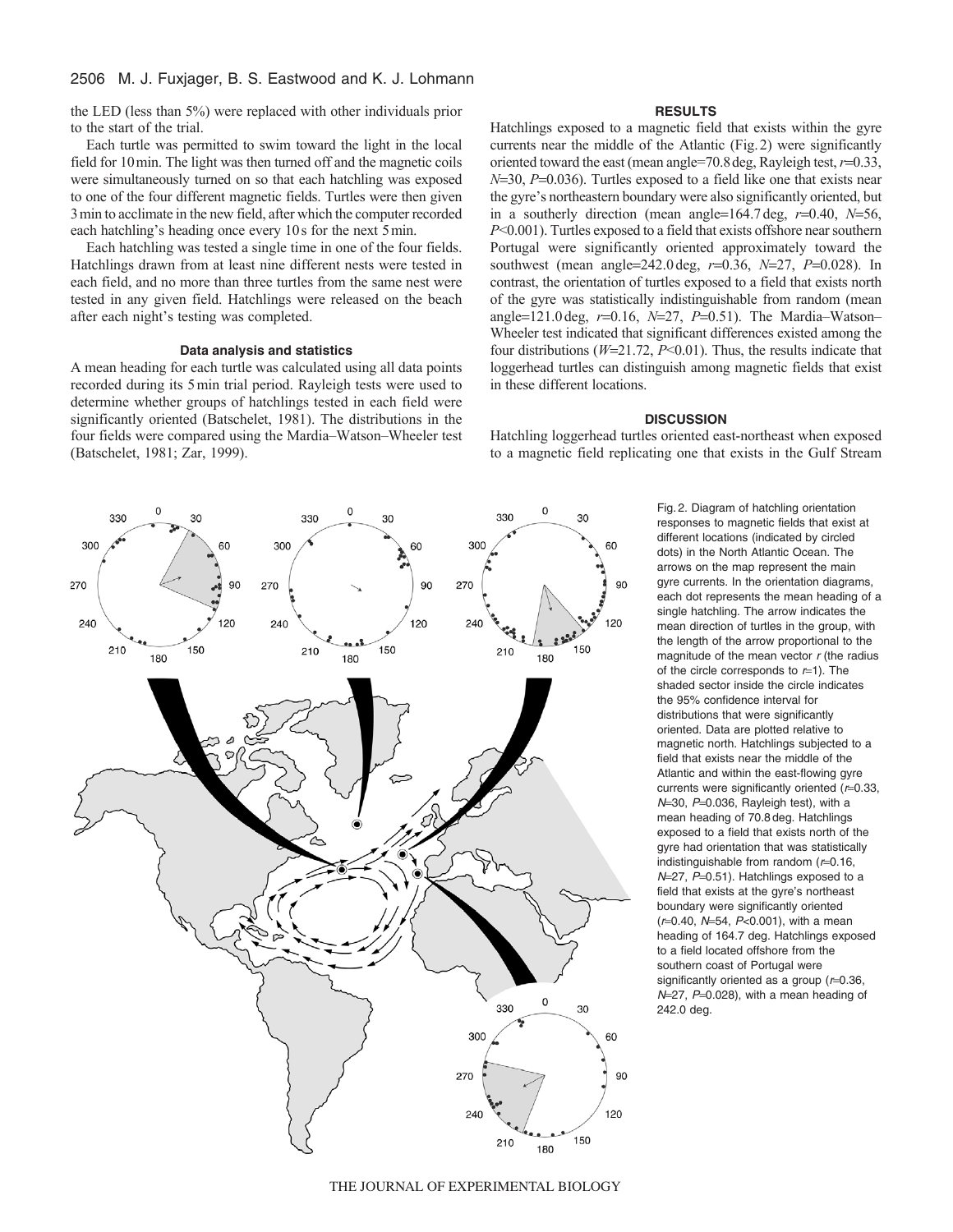approximately halfway across the Atlantic. In contrast, turtles exposed to a field like one found near the coast of northern Portugal swam approximately south, and turtles exposed to a field that exists off the coast of southern Portugal swam approximately southwest. These three fields exist at locations within the gyre currents and along the normal migratory route of Florida loggerheads (Carr, 1987); thus, they are likely to be encountered by migrating turtles. One additional group of turtles was exposed to a magnetic field that exists in an area to the north of the gyre that is well outside the normal migratory route (Witt et al., 2010). Hatchlings tested in this field had orientation that was statistically indistinguishable from random.

# **Orientation responses to fields in the gyre**

The orientation responses of turtles to each of the three magnetic fields that exist along the migratory route appear likely to have functional significance in the migration of young loggerheads. For turtles moving along the northern gyre boundary in the mid-Atlantic, an east-northeasterly orientation would presumably help turtles pass through an unpredictable oceanic area characterized by considerable surface current variation, Gulf Stream meanders and a high degree of eddy formation (Richardson, 1975; Richardson, 1985). Current meanders and eddies have the potential to displace turtles from the migratory route and delay hatchlings from reaching foraging grounds in the eastern North Atlantic (Bolten, 2003; Bolten et al., 1998). By actively moving eastward through this region instead of drifting passively, hatchlings might reduce the likelihood of being displaced from the migratory route.

Turtles exposed to a field like one that exists off the coast of northern Portugal oriented southwards, a response consistent with results of a previous experiment in which hatchling turtles were exposed to a similar field (Lohmann et al., 2001). Swimming south in this geographic area presumably helps turtles remain within the warm-water gyre and avoid the lethally cold waters to the north (Cain et al., 2005; Locarnini et al., 2006; Lohmann et al., 2001).

Turtles subjected to a field like one that exists offshore near southern Portugal swam in a southwesterly direction, a response consistent with both the direction of the gyre currents in this area and the turtles' migratory route. As noted, the south Portugal field is unusual in that, whereas fields that exist in the north Atlantic are typically unique to a single geographic region, the field near south Portugal matches or closely resembles fields that exist within a narrow transoceanic corridor extending from south Portugal through the Sargasso Sea and towards the West Indies (Lohmann and Lohmann, 1996b). Thus, turtles might conceivably encounter this particular field in more than one location, although whether they actually travel through the Sargasso Sea and other geographic areas where the same field exists is not known.

# **Response to a field outside the gyre**

Hatchlings exposed to a field that exists well north of the migratory route had orientation that was statistically indistinguishable from random. This result is consistent with the hypothesis that hatchling loggerheads are not programmed to respond to regional fields that exist outside of the normal migratory pathway.

In a previous experiment, turtles also oriented randomly when exposed to magnetic fields with inclination angles that exist north or south of the migratory route (Lohmann and Lohmann, 1994b). An important caveat, however, is that the fields used in the earlier study did not fully replicate fields that exist in nature; instead, the intensity was held constant, so that different inclination angles were each paired with a field intensity that existed near the natal beach

in Florida. The present study is the first to test the responses of hatchlings to a field that fully replicates one that exists outside the gyre.

The finding that a field from outside the gyre failed to elicit an oriented swimming response from turtles must be interpreted with caution for several reasons. At present, only one field from a single location more than 2000 km north of the main gyre currents has been tested; thus, other fields that exist closer to the migratory route, but still outside it, might elicit oriented swimming. In addition, the turtles tested were hatchlings that had never been in the ocean. Migratory experience might enhance the magnetic guidance system of loggerheads, and after weeks or months migrating at sea, turtles might be able to extrapolate position more effectively from magnetic fields that exist beyond their normal geographic range. Ontogenetic changes in orientation and navigation behaviour are known to occur in some animals (Able and Able, 1996; Wiltschko and Wiltschko, 1985), including sea turtles, which as juveniles appear to learn the magnetic topography of areas where they live (Lohmann et al., 2004; Lohmann et al., 2008). Yet another possibility is that young turtles have an 'intensity window' similar to that of birds and thus need time to acclimate to fields that differ greatly from those they have encountered previously (Wiltschko and Wiltschko, 1995). If so, then turtles under natural conditions might respond differently to fields from outside the migratory route than did turtles in our experiment.

## **Regional magnetic fields as navigational waypoints**

Our findings corroborate and extend previous results indicating that hatchling loggerheads can distinguish among magnetic fields that exist at different geographic locations along their migratory route (Lohmann et al., 2001; Putman et al., 2011). Our new data indicate, however, that the hatchlings' ability to exploit regional fields as open-ocean guideposts is more extensive than previously recognized. For example, not all fields along the northern boundary of the gyre elicited identical southerly orientation, which might function to keep turtles within an appropriate range of latitudes. Instead, a field that exists in the Gulf Stream about halfway across the Atlantic elicited east-northeasterly orientation, consistent with the migratory route (Fig.2).

One possible interpretation of these results is that hatchlings use regional magnetic fields along their migratory pathway as a series of magnetic waypoints (Lohmann and Lohmann, 2006; Lohmann et al., 2007). In effect, the migration might be accomplished as a series of sequential steps, in which distinct regional magnetic fields each in turn trigger orientation responses that lead turtles in the appropriate direction for the next segment of the migration. Viewed in this way, couplings of directional swimming to regional fields may provide the building blocks or 'subroutines' (Wehner, 1998) from which natural selection can sculpt a sequence of responses capable of guiding first-time migrants along complex migratory routes. The existence of such responses does not rule out the possible involvement of additional cues and mechanisms in guiding the first migration, nor does it preclude the development of additional navigational strategies or mechanisms as the turtles mature.

## **Natural field change and orientation responses**

Although regional magnetic fields evidently elicit directional swimming in young loggerheads, the field that marks a given geographic area changes gradually over time (Skiles, 1985). In light of this field change (known as secular variation), how can hatchlings evolve useful navigational responses to regional fields? A likely explanation is that strong selective pressure acts to maintain an appropriate coupling between the turtles' directional